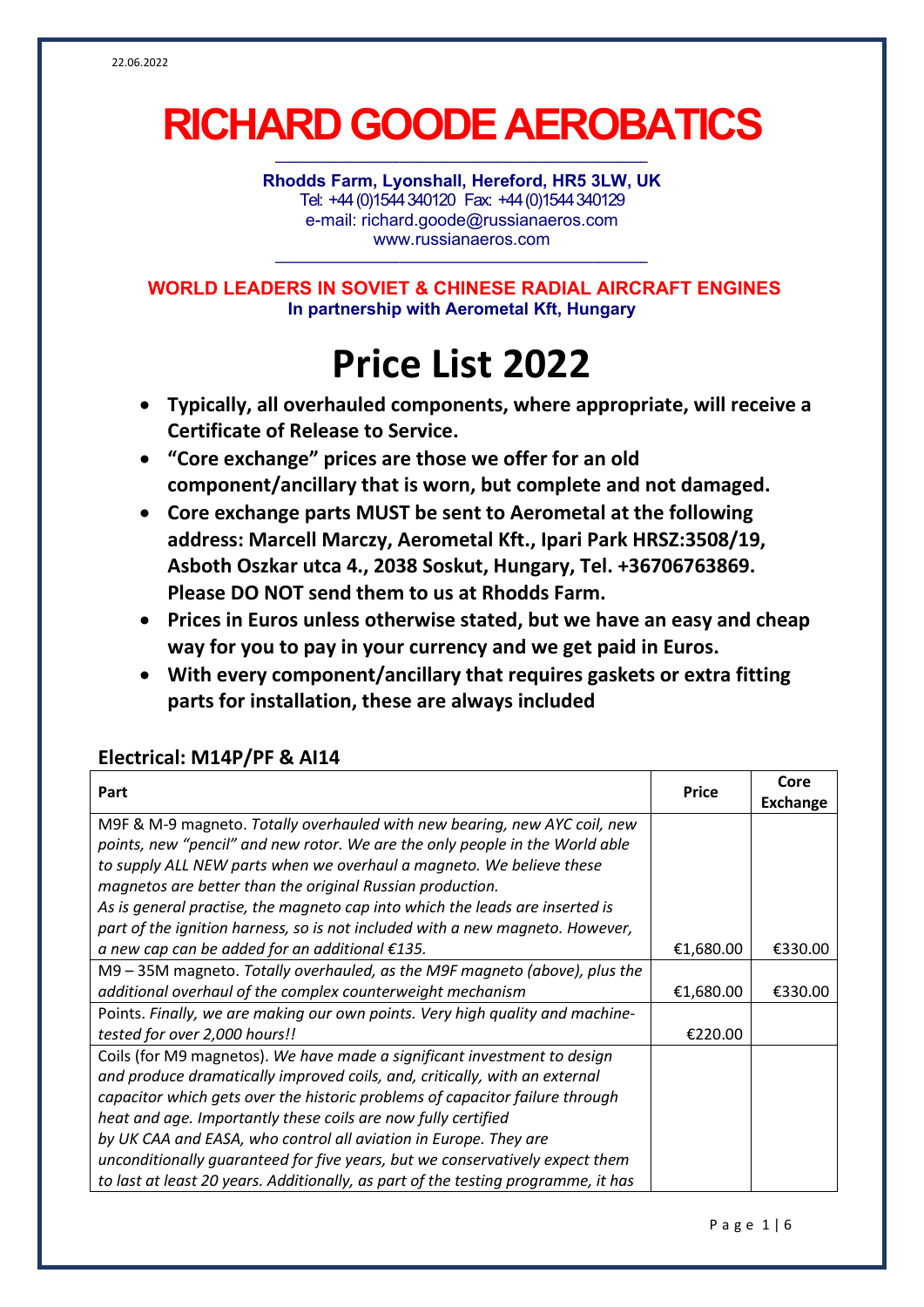| been demonstrated that the spark is 20% stronger than with a standard coil,    |              |                 |
|--------------------------------------------------------------------------------|--------------|-----------------|
| leading to easier starting; less plug-fouling and smoother running.            | €430.00      |                 |
| Coils for M7 magnetos (as in Ash-21 engine). These are more difficult to       |              |                 |
| manufacture; few cores available, but technically identical to M9 coils        | €490.00      |                 |
| Magneto "pencil"                                                               | €80.00       |                 |
| Magneto rotors. New manufacture, using improved materials and extensively      |              |                 |
| tested                                                                         | €115.00      |                 |
| Magneto cap. New manufacture, using improved materials and extensively         |              |                 |
| tested                                                                         | €135.00      |                 |
| Magneto coupling                                                               | €75.00       |                 |
| Isolator                                                                       | €65.00       |                 |
| Automotive plug conversion kit. Our new kit with the "Thundervolt" very low    |              |                 |
| resistance leads, improving performance and limiting radio interference. Also  |              |                 |
| includes the much improved modifications from Aerometal. Totally complete      |              |                 |
| with everything needed, including latest NGK spark plugs. Uniquely, these kits |              |                 |
| are fully certified by EASA; UK CAA and French DGAC                            | €650.00      |                 |
| Electric start conversion. Cost when fitted to an engine during overhaul.      | €3,300.00    |                 |
| Electronic ignition. Net cost if fitted to an engine undergoing overhaul.      | US\$9200.00  |                 |
| Tacho-generator                                                                | €595.00      | €140.00         |
|                                                                                |              |                 |
| <b>Overhaul cost</b>                                                           | <b>Price</b> | Core            |
|                                                                                |              | <b>Exchange</b> |
| M9F, M-9 & M9-35M magneto. Totally overhauled with new bearing, new AYC        |              |                 |
| coil, new points, new "pencil" and new rotor. We are the only people in the    |              |                 |
| World able to supply ALL NEW parts when we overhaul a magneto. We believe      |              |                 |
| these magnetos are better than the original Russian production.                |              |                 |
| As is general practise, the magneto cap into which the leads are inserted is   |              |                 |
| part of the ignition harness, so is not included with a new magneto. However,  |              |                 |
| a new cap can be added for an additional €135.                                 | €1,350.00    | €330.00         |
| Magneto check. Physical check, individual test of components and then 2 hour   |              |                 |
| test in high-temperature test cell; new paperwork.                             | €320.00      |                 |
| Tacho-generator                                                                | €455.00      |                 |

## **Fuel System: M14P/PF & AI14**

| Part                                                                                                                                                          | <b>Price</b> | Core<br><b>Exchange</b> |
|---------------------------------------------------------------------------------------------------------------------------------------------------------------|--------------|-------------------------|
| Carburettor AK14P & K-14A. Zero-timed and to include 2 additional suction<br>jets, one either side of size fitted. We do not include the composite gasket for |              |                         |
| installation of the carburettor, since these are almost always reusable.                                                                                      | €1,250.00    | €385.00                 |
| Carburettor membranes (2) for M14P engines                                                                                                                    | €215.00      |                         |
| Carburettor membrane (1 large one) for M14V and AI14 engines                                                                                                  | €130.00      |                         |
| Suction jets, each. Sizes 0.8mm to 1.9mm.                                                                                                                     | €19.00       |                         |
| Acceleration jets, each. Sizes 0.6mm to 0.9mm                                                                                                                 | €19.00       |                         |
| Fuel pump 702ML (for M14) & 702M (for AI14). Zero-timed.                                                                                                      | €540.00      | €105.00                 |
| Fuel pump membrane.                                                                                                                                           | €80.00       |                         |
|                                                                                                                                                               |              |                         |
|                                                                                                                                                               |              |                         |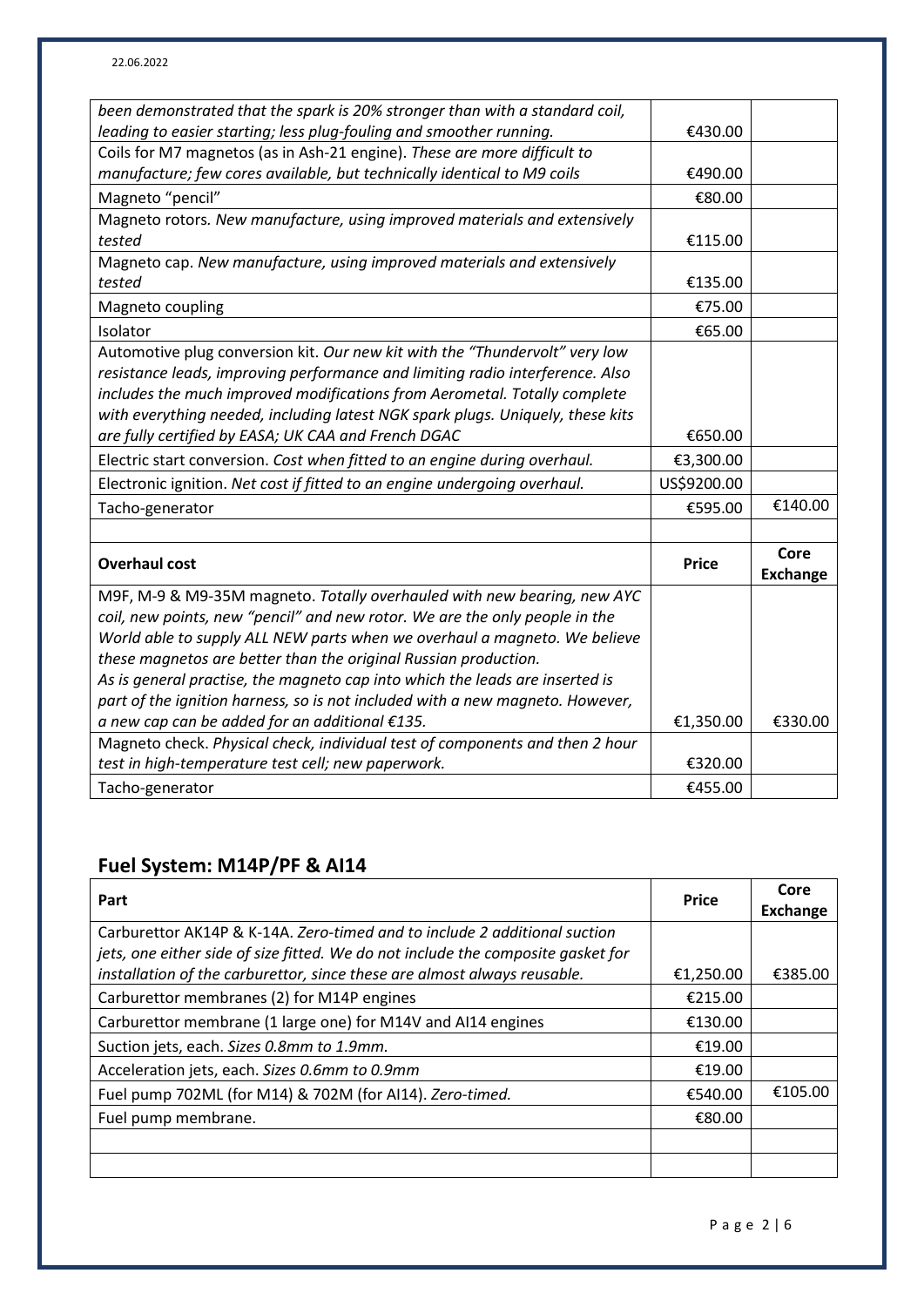| <b>Overhaul cost</b>                                                              | <b>Price</b> | Core<br><b>Exchange</b> |
|-----------------------------------------------------------------------------------|--------------|-------------------------|
| Carburettor AK14P & K-14A . Including new membranes; mechanical overhaul;         |              |                         |
| new paint and to 2 additional suction jets, one either side of size fitted. We do |              |                         |
| not include the composite gasket for installation of the carburettor, since       |              |                         |
| these are almost always reusable.                                                 | €865.00      |                         |
| Carburettor check. To check an unused carburettor, including new membranes        |              |                         |
| and test bench session.                                                           | €430.00      |                         |
| Fuel pump 702ML & 702M. Please see below for price for internal blades            | €435.00      |                         |
| Fuel pump internal blades (4). Replaced during overhaul if originals not          |              |                         |
| useable                                                                           | €110.00      |                         |
| Fuel pump check. To check an unused fuel pump, so total disassembly; check;       |              |                         |
| new membrane and formal test on test-bench                                        | €200.00      |                         |

## **Cylinders: M14P/PF& AI14**

| Part                                                                           | <b>Price</b> | Core<br><b>Exchange</b> |
|--------------------------------------------------------------------------------|--------------|-------------------------|
| Cylinders. After total overhaul, including resurfacing cylinder walls; new or  |              |                         |
| overhauled valves; new valve guides; x-rayed valve springs; all overhauled     |              |                         |
| valve gear                                                                     | €1,315.00    |                         |
| Cylinders. Complete, used with valves, valve gear, etc. In good condition, but |              |                         |
| needing overhaul                                                               | €330.00      |                         |
| Loose exhaust insert. Copper plated, machined, refitted exhaust insert into    |              |                         |
| cylinder                                                                       | €205.00      |                         |
| Set of gaskets for reinstalling all 9 cylinders                                | €380.00      |                         |
| New exhaust valves                                                             | €210.00      | €30.00                  |
| Overhauled exhaust valves. Hard chromed stem to new dimensions & new           |              |                         |
| "seat".                                                                        | €165.00      | €35.00                  |
| Overhauled inlet valves. Good condition and to correct dimensions              | €110.00      | €20.00                  |
| New valve guide                                                                | €130.00      |                         |
| Valve covers, newly painted                                                    | €45.00       |                         |
| Valve cover gasket                                                             | €10.00       |                         |
| Valve cover wire                                                               | €15.00       |                         |
| Set of 5 new Russian piston rings                                              | €180.00      |                         |
| M14P R1 Russian pistons. Set, complete with rings, pins and plugs. Limited     |              |                         |
| availability.                                                                  | €3,180.00    |                         |
| SPC pistons. Set, complete with rings, pins and plugs.                         | €3,130.00    |                         |
| Carillo pistons. Set, complete with rings, pins and plugs.                     | €3,780.00    |                         |
| Exhaust nuts each                                                              | €50.00       |                         |
| Exhaust Olive (gasket), standard size, 10mm thick                              | €30.00       |                         |
| Exhaust Olive, special size, any thickness                                     | €40.00       |                         |
| Intake tube gasket at supercharger end. This is a rubber ring.                 | €5.00        |                         |
| Intake tube gaskets at cylinder end. Three composite gaskets needed per tube   | €7.00        |                         |
| Set of exhaust clamps (7)                                                      | €795.00      |                         |
| Exhaust stub. About 8cms                                                       | €40.00       |                         |
| Connecting rod. Used, but fully checked and crack tested.                      | €270.00      |                         |
| Connecting rod bushings. Two needed @ €65 each                                 | €145.00      |                         |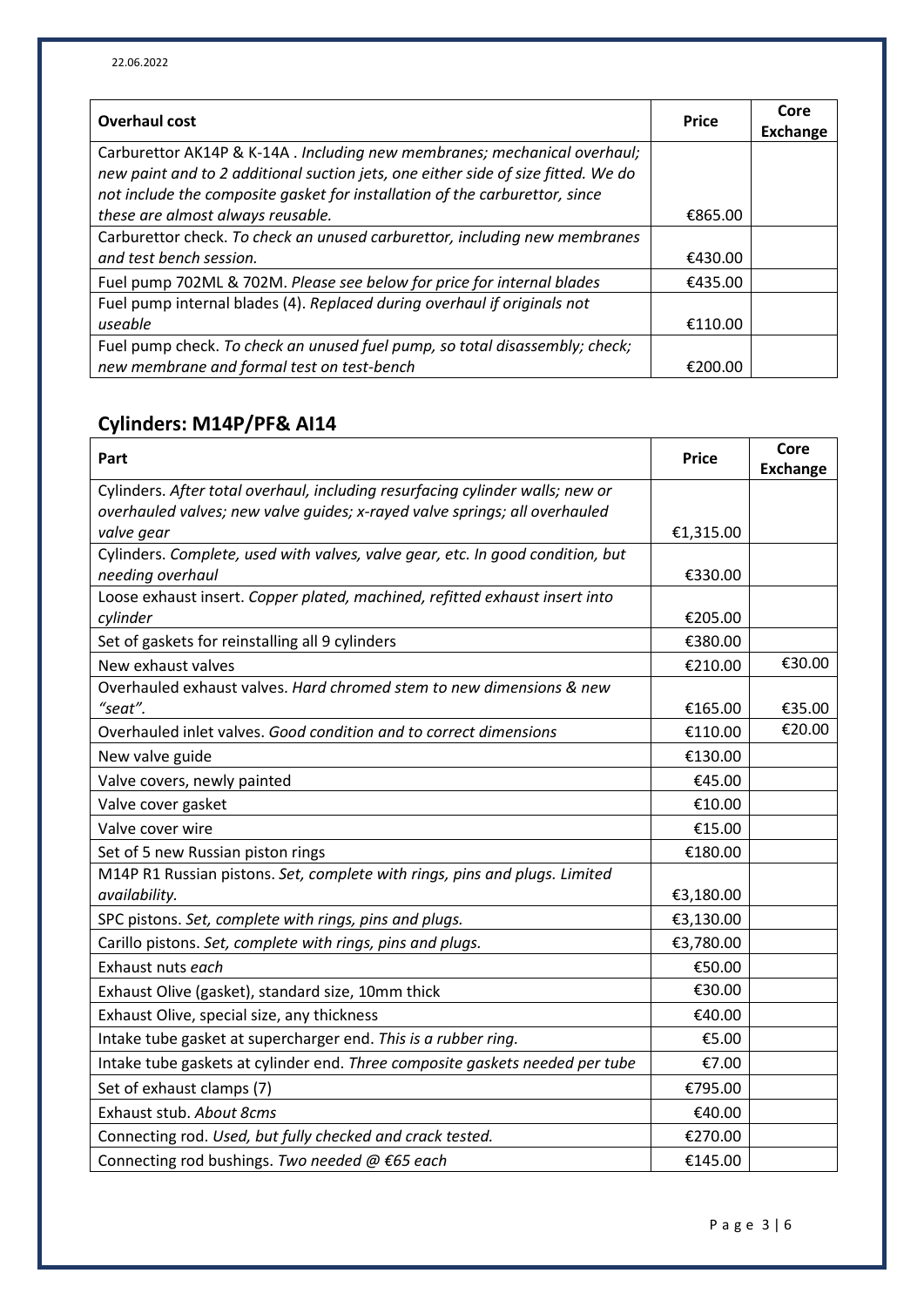| Part                                                                               | <b>Price</b> | Core<br><b>Exchange</b> |
|------------------------------------------------------------------------------------|--------------|-------------------------|
| Big manifold oil drain plugs, for fitting oil drain system                         | €50.00       |                         |
| Air start valves, totally overhauled                                               | €105.00      |                         |
| Air start pipe (from distributor to air start valve). Fully checked and nickel     |              |                         |
| plated                                                                             | €45.00       |                         |
|                                                                                    |              |                         |
| Overhaul cost                                                                      | <b>Price</b> | Core<br><b>Exchange</b> |
| New baffle "pads", including rivets to attach to baffles (17 in total per engine). |              |                         |
| Price each                                                                         | €35.00       |                         |
| Cylinders, price per cylinder. including resurfacing cylinder walls; new or        |              |                         |
| overhauled valves; new valve quides; x-rayed valve springs; all overhauled         |              |                         |
| valve gear.                                                                        | €985.00      |                         |
| Honing (per cylinder)                                                              | €170.00      |                         |
| Exhaust valves. Hard chromed stem to new dimensions & new "seat"                   | €145.00      |                         |

### **Ancillaries: M14P/PF & AI14**

| Part                                                                                                                                                                                                                                        | <b>Price</b> | Core<br><b>Exchange</b> |
|---------------------------------------------------------------------------------------------------------------------------------------------------------------------------------------------------------------------------------------------|--------------|-------------------------|
| Compressor AK-50A & AK-50P12, zero-timed. Including new pistons and                                                                                                                                                                         |              |                         |
| cylinders if not to new tolerances.                                                                                                                                                                                                         | €1,540.00    | €385.00                 |
| Compressor drive coupling                                                                                                                                                                                                                   | €90.00       | €45.00                  |
| Compressor air filter & retaining clip                                                                                                                                                                                                      | €15.00       |                         |
| Air compressor gasket                                                                                                                                                                                                                       | €10.00       |                         |
| Propeller governor. R2                                                                                                                                                                                                                      | €680.00      | €185.00                 |
| Oil cooler, Standard Yak and Sukhoi.                                                                                                                                                                                                        | €950.00      | €440.00                 |
| Large oil cooler. 50% more cooling capacity. Same fittings as standard. Used                                                                                                                                                                |              |                         |
| but fully overhauled.                                                                                                                                                                                                                       | €950.00      |                         |
| Oil pump MM-14A. Zero-timed.                                                                                                                                                                                                                | €540.00      | €105.00                 |
| Airstart distributor                                                                                                                                                                                                                        | €510.00      | €95.00                  |
| Generator GSR-3000 & GSK-1500M                                                                                                                                                                                                              | €900.00      | €160.00                 |
|                                                                                                                                                                                                                                             |              |                         |
| <b>Overhaul cost</b>                                                                                                                                                                                                                        | <b>Price</b> | Core<br><b>Exchange</b> |
| Generator GSR-3000 & GSK-1500M                                                                                                                                                                                                              | €740.00      |                         |
| Compressor AK-50A and AK-50P12. Total overhaul to new condition, but not                                                                                                                                                                    |              |                         |
| including new cylinder or new piston if these are needed.                                                                                                                                                                                   |              |                         |
| Additional costs are new cylinder Euro 430 and new piston Euro 330, if needed.                                                                                                                                                              | €1,155.00    |                         |
| Compressor drive coupling                                                                                                                                                                                                                   | €45.00       |                         |
| Propeller governor. R2                                                                                                                                                                                                                      | €495.00      |                         |
| Oil cooler. Standard Yak and Sukhoi.                                                                                                                                                                                                        | €510.00      |                         |
| Oil pump                                                                                                                                                                                                                                    | €435.00      |                         |
| Airstart distributor                                                                                                                                                                                                                        | €415.00      |                         |
| Air bottle pressure testing. Including x-ray and crack test; boroscope<br>inspection; electronic measurement of precise wall thickness (results given);<br>pressure test to 100 bar; recertification and Certificate of Release to Service. | €435.00      |                         |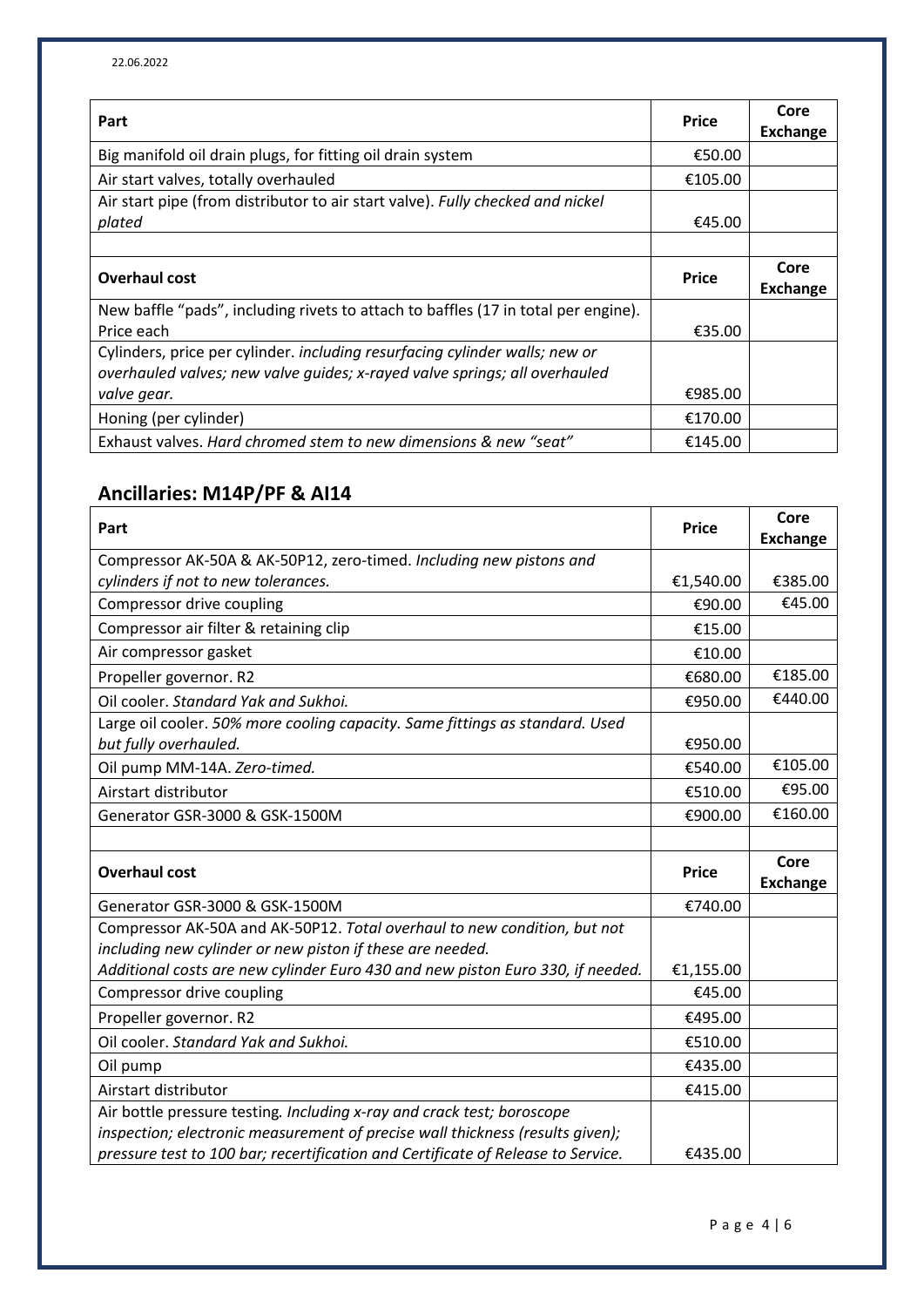## **Gearbox & Pyramid: M14P/PF & AI14**

| Part                                                                           | <b>Price</b> | Core<br><b>Exchange</b> |
|--------------------------------------------------------------------------------|--------------|-------------------------|
| New propeller shaft/flange. Russian or SAE. Core exchange price only if        |              |                         |
| corrosion does not prevent overhaul.                                           | €900.00      | €250.00                 |
| Overhauled propeller shaft/flange. Russian or SAE. Core exchange price only if |              |                         |
| corrosion does not prevent overhaul.                                           | €600.00      | €250.00                 |
| Uprated MT governor springs (2). For better aerobatic performance              | €30.00       |                         |
| Gearbox oil seal rings                                                         | €85.00       |                         |
| Gearbox satellite gear, each                                                   | €160.00      |                         |
| Micro-polishing gears in drive gearbox and ancillary/supercharger gearbox      | €650.00      |                         |
| Propeller adapter. Russian engine to SAE prop                                  | €650.00      |                         |
| Reverse adapter. SAE engine to Russian prop                                    | €650.00      |                         |
| Gearbox, after total overhaul                                                  | €3,850.00    | €2,035.00               |
| Pyramid after total overhaul.                                                  | €4,455.00    | €1,210.00               |
| Pyramid after total overhaul and conversion to PF specification                | €8,305.00    | €1,210.00               |
|                                                                                |              |                         |
| <b>Overhaul cost</b>                                                           | <b>Price</b> | Core<br><b>Exchange</b> |
| Gearbox painting and new data plate                                            | €325.00      |                         |
| Gearbox: Full shock load test and inspection after ground-strike               | €1,020.00    |                         |
| Gearbox total overhaul                                                         | €1,815.00    |                         |
| Ground-strike: dismantling, inspection, disassembly of gearbox, pyramid,       |              |                         |
| crankcase, cylinders and 3 hour dynonometer test run. But excluding any        |              |                         |
| repair                                                                         | €8,250.00    |                         |
| Prop shaft/flange overhaul                                                     | €495.00      |                         |
| Pyramid overhaul: overhaul of complete "pyramid"; supercharger; accessory      |              |                         |
| case; accessory gearbox                                                        | €3,245.00    |                         |
| Pyramid total overhaul and conversion to PF specification.                     | €7,535.00    |                         |
| Additional cost of converting engine to "PF" specification during overhaul     | €3,850.00    |                         |

#### **Airframe Parts**

| Part                                                                                                                                                                                                                                  | <b>Price</b> | Core<br>Exchange        |
|---------------------------------------------------------------------------------------------------------------------------------------------------------------------------------------------------------------------------------------|--------------|-------------------------|
| Wing tip sights for Sukhoi                                                                                                                                                                                                            | €215.00      |                         |
| Yak 18T aileron bracket                                                                                                                                                                                                               | €290.00      |                         |
| Yak 18T door pins                                                                                                                                                                                                                     | €205.00      |                         |
|                                                                                                                                                                                                                                       |              |                         |
| <b>Overhaul cost</b>                                                                                                                                                                                                                  | <b>Price</b> | Core<br><b>Exchange</b> |
| Yak 50/52/18T undercarriage actuator overhaul. Please note there will be<br>extra charges if we need to replace major items such as end cap; pistons; etc.<br>But we will dismantle the old unit and provide a detailed quote with no |              |                         |
| obligation.                                                                                                                                                                                                                           | €530.00      |                         |
| Yak undercarriage cockpit selector overhaul                                                                                                                                                                                           | €275.00      |                         |